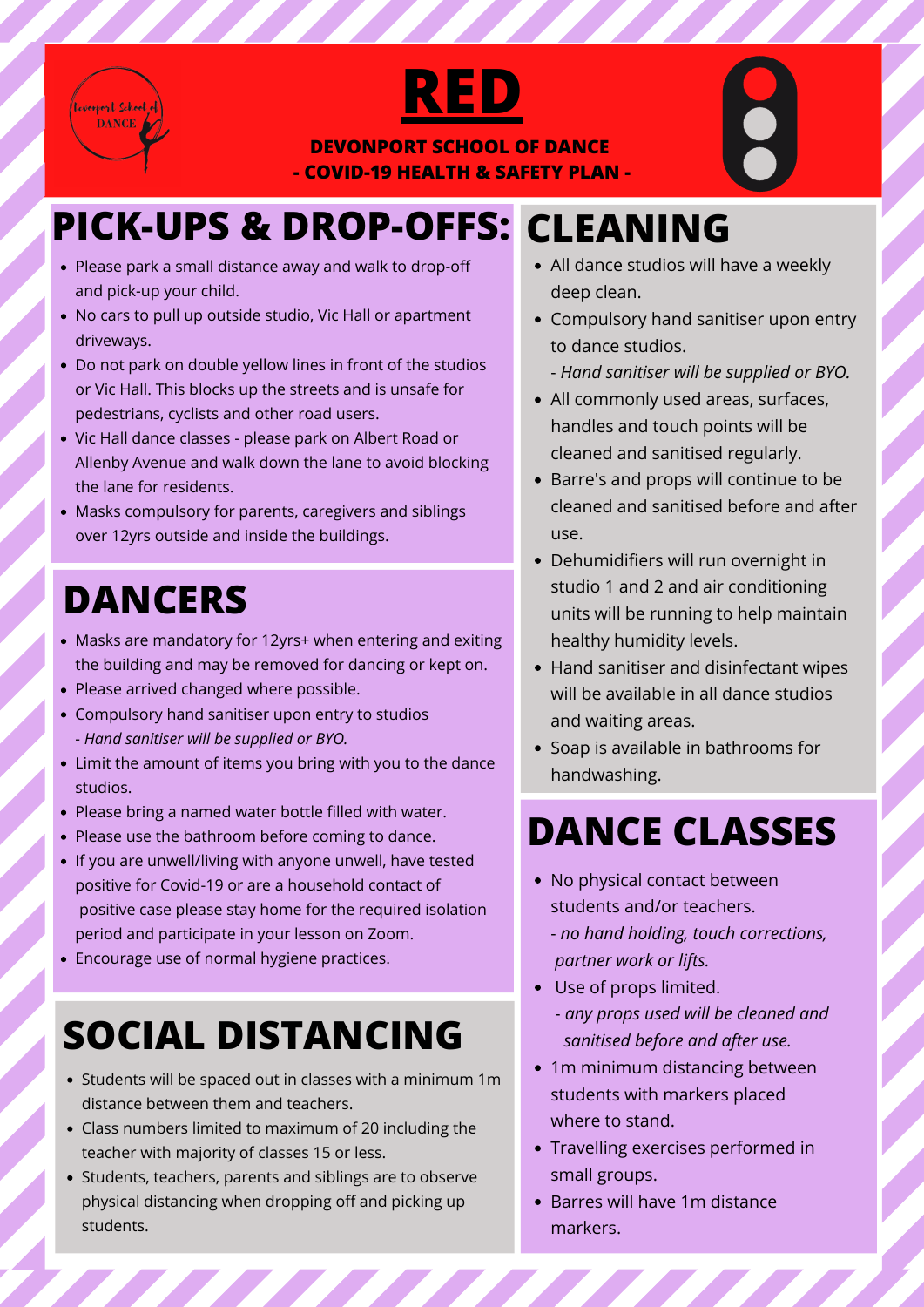

# **UNIFORM SHOP - RED**

**DEVONPORT SCHOOL OF DANCE - COVID-19 HEALTH & SAFETY PLAN -**

#### **CUSTOMERS**

- Masks are mandatory for 12yrs+
- Please keep a minimum of 1M apart from other customers at all times.
- Compulsory hand sanitiser upon entry.
	- *Hand sanitiser will be supplied or BYO.*
- Changing rooms will be limited to 1 customer per room.
- The bathroom is not to be used as a changing room.
- If you are unwell/living with anyone unwell, have tested positive for Covid-19 or are a household contact of positive case please stay home for the required isolation period.
- Use of standard hygiene practices encouraged.

Orders can be placed online www.devonportschoolofdance.com/shop and collected  $\bullet$ during the uniform shop opening hours or from your teacher when orders have been processed.

## **ONLINE ORDERS**

## **CLEANING**

#### **PAYMENT**

All commonly used areas, surfaces, handles, eftpos machine and touch points will be cleaned and sanitised regularly.

EL EL EL EL EL EL EL EL EL EL

- Dehumidifiers will run will be running to help maintain healthy humidity levels.  $\bullet$
- Hand sanitiser and disinfectant wipes will be available.  $\bullet$
- Soap is available in bathrooms for hand washing.
- Payment by card or cash.
- Please avoid cash payment where possible.
- Eftpos machine will be sanitised and cleaned before and after use.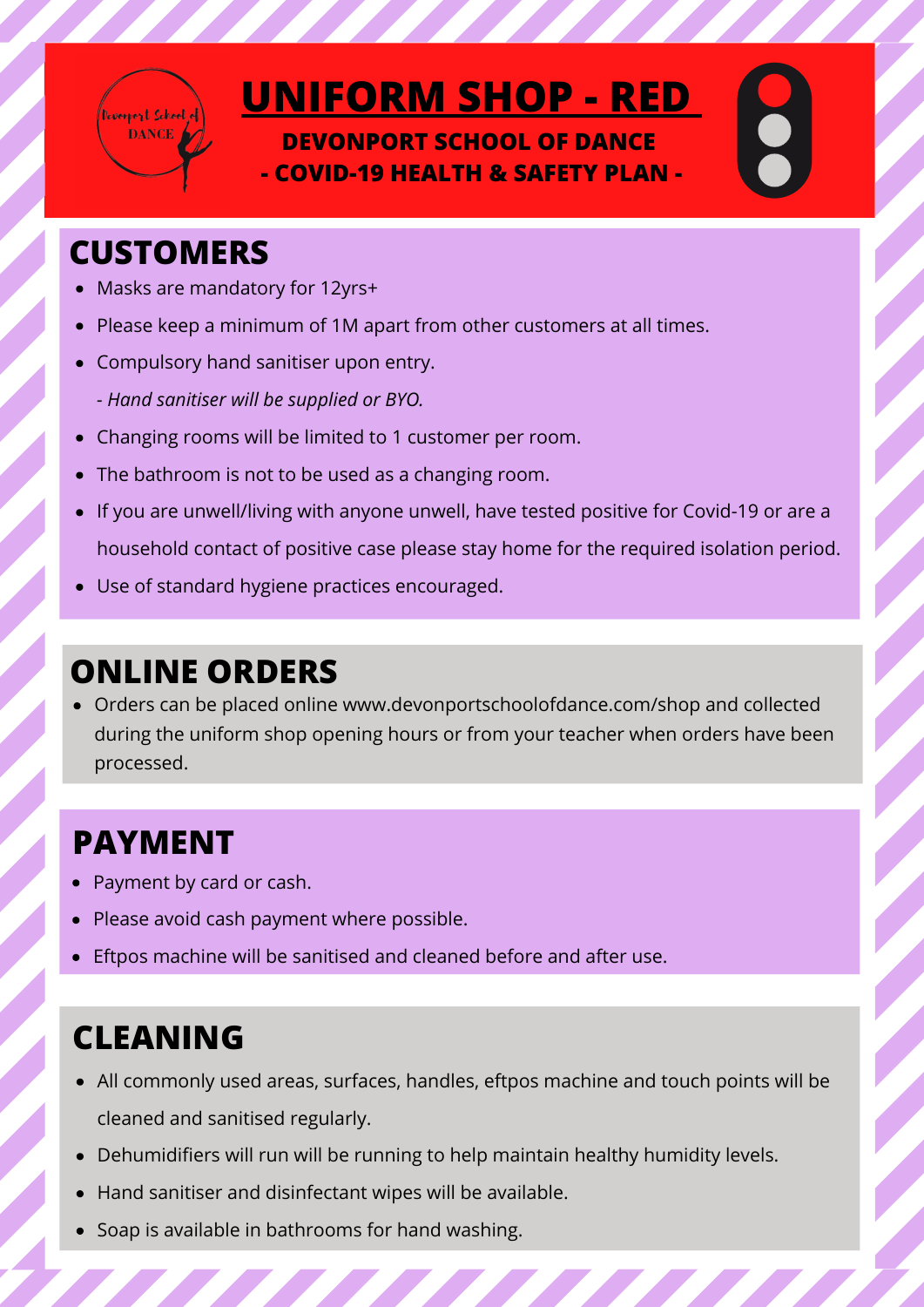



**DEVONPORT SCHOOL OF DANCE - COVID-19 HEALTH & SAFETY PLAN -** *FROM 5TH APRIL 2022*

## **WEAR MASK ENTRY/EXIT**

## **USE HAND SANITISER**



<u>The Communication of the Communication of the Communication of the Communication of the Communication of the Co</u>

**WAITING ROOMS OPEN**

**1M SOCIAL DISTANCING**

**VACCINE CERTIFICATES NO LONGER REQUIRED**

**SIGN IN WITH COVID QR CODE NO LONGER REQUIRED**

**STAY HOME IF YOU ARE UNWELL**

**FOLLOW ISOLATION REQUIREMENTS FOR POSITIVE CASES IN YOUR HOUSEHOLD**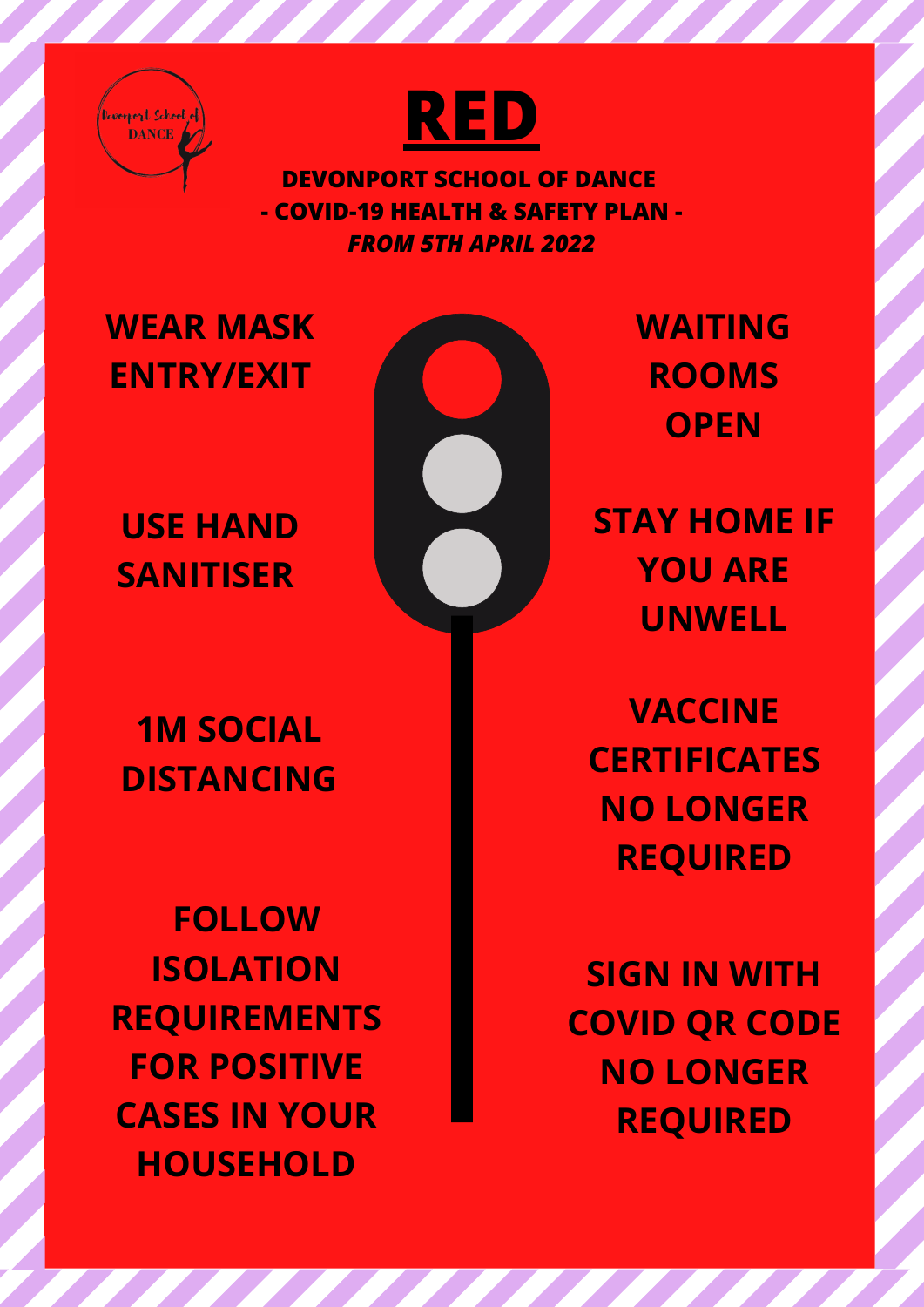**Stay home** if you are sick

# Keepa 1-metre distance from others

metre

Wash & dry or sanitise your hands

# **Cough or sneeze** into your elbow



DEVONPORT SCHOOL OF DANCE **COVID-19 HEALTH & SAFETY PLAN**